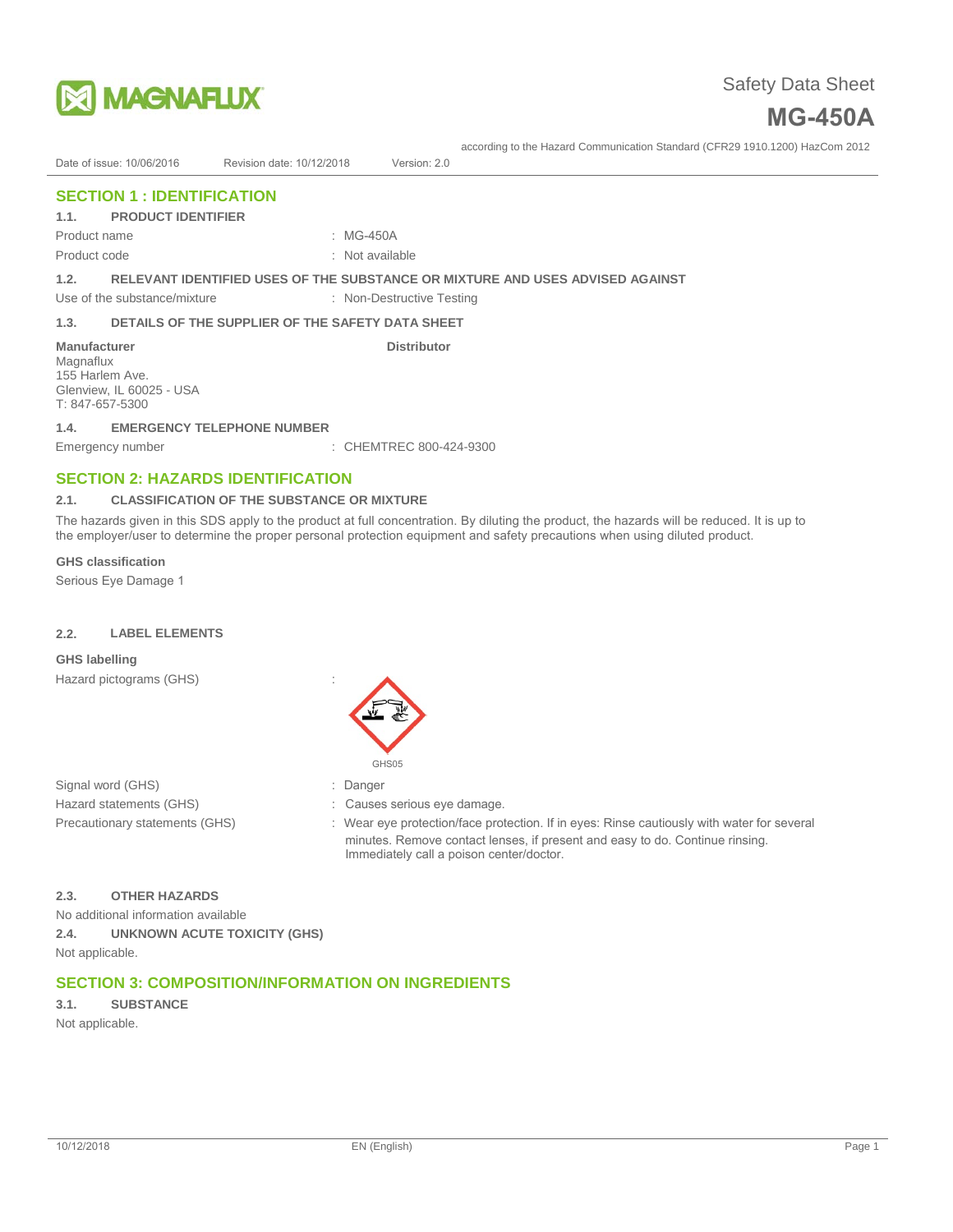

# **MG-450A**

according to the Hazard Communication Standard (CFR29 1910.1200) HazCom 2012

### **3.2. MIXTURE**

| <b>Name</b>                                                                            | <b>Product identifier</b>                |             |
|----------------------------------------------------------------------------------------|------------------------------------------|-------------|
| Alcohols, C6-10, ethoxylated propoxylated or Alcohols, C6-12, ethoxylated propoxylated | $(CAS No) 68987-81-5$ or 68937-66-6 1-5% |             |
| Tetrasodium pyrophosphate                                                              | (CAS No) 7722-88-5                       | $0.5 - 5\%$ |

The specific chemical identity and/or exact percentage (concentration) of composition has been withheld as a trade secret in accordance with paragraph (i) of §1910.1200.

# **SECTION 4: FIRST AID MEASURES**

#### **4.1. DESCRIPTION OF FIRST AID MEASURES**

| : If breathing is difficult, remove victim to fresh air and keep at rest in a position comfortable for<br>First-aid measures after inhalation |                                                                                                                                                                                        |  |  |
|-----------------------------------------------------------------------------------------------------------------------------------------------|----------------------------------------------------------------------------------------------------------------------------------------------------------------------------------------|--|--|
|                                                                                                                                               | breathing. Get medical advice/attention if you feel unwell.                                                                                                                            |  |  |
| First-aid measures after skin contact                                                                                                         | : In case of contact, flush skin with plenty of water. Call a physician if irritation develops and<br>persists.                                                                        |  |  |
| First-aid measures after eye contact                                                                                                          | : In case of contact, immediately flush eyes with plenty of water for at least 15 minutes. If easy to                                                                                  |  |  |
|                                                                                                                                               | do, remove contact lenses if present and easy to do. Continue rinsing. Immediately call a poison<br>center/doctor.                                                                     |  |  |
| First-aid measures after ingestion                                                                                                            | : If swallowed, do NOT induce vomiting unless directed to do so by medical personnel. Never give                                                                                       |  |  |
|                                                                                                                                               | anything by mouth to an unconscious person. Get medical advice/attention if you feel unwell.                                                                                           |  |  |
| 4.2.                                                                                                                                          | <b>MOST IMPORTANT SYMPTOMS AND EFFECTS, BOTH ACUTE AND DELAYED</b>                                                                                                                     |  |  |
| Symptoms/injuries after inhalation                                                                                                            | : May cause respiratory tract irritation.                                                                                                                                              |  |  |
| Symptoms/injuries after skin contact                                                                                                          | : May cause skin irritation. Symptoms may include redness, edema, drying, defatting and<br>cracking of the skin.                                                                       |  |  |
| Symptoms/injuries after eye contact                                                                                                           | : Causes serious eye damage. Symptoms may include discomfort or pain, excess blinking and<br>tear production, with marked redness and swelling of the conjunctiva. It can cause burns. |  |  |
| Symptoms/injuries after ingestion                                                                                                             | : May be harmful if swallowed. May cause stomach distress, nausea or vomiting.                                                                                                         |  |  |
| INDICATION OF ANY IMMEDIATE MEDICAL ATTENTION AND SPECIAL TREATMENT NEEDED<br>4.3.                                                            |                                                                                                                                                                                        |  |  |

Symptoms may not appear immediately. In case of accident or if you feel unwell, seek medical advice immediately (show the label or SDS where possible).

# **SECTION 5: FIREFIGHTING MEASURES**

|             | Suitable extinguishing media                                 | : Deal with surrounding material.   |
|-------------|--------------------------------------------------------------|-------------------------------------|
|             | Unsuitable extinguishing media                               | : Do not use water jet.             |
| 5.2.        | <b>SPECIAL HAZARDS ARISING FROM THE SUBSTANCE OR MIXTURE</b> |                                     |
| Fire hazard |                                                              | · Producte of combuetion may includ |

Fire hazard state of the Products of combustion may include, and are not limited to: oxides of carbon, oxides of sodium, oxides of phosphorous.

#### **5.3. ADVICE FOR FIREFIGHTERS**

**5.1. EXTINGUISHING MEDIA**

Protection during firefighting **intum** : Keep upwind of fire. Wear full fire-fighting turn-out gear (full Bunker gear) and respiratory protection (SCBA).

# **SECTION 6: ACCIDENTAL RELEASE MEASURES**

# **6.1. PERSONAL PRECAUTIONS, PROTECTIVE EQUIPMENT AND EMERGENCY PROCEDURES**

| General measures | : Use personal protection recommended in Section 8. Isolate the hazard area and deny entry to |
|------------------|-----------------------------------------------------------------------------------------------|
|                  | unnecessary and unprotected personnel.                                                        |

# **6.2. METHODS AND MATERIAL FOR CONTAINMENT AND CLEANING UP**

| For containment |                             | : Minimize generation of dust. Contain spill, then place in a suitable container. Do not flush to<br>sewer or allow to enter waterways. Use appropriate Personal Protective Equipment (PPE). |
|-----------------|-----------------------------|----------------------------------------------------------------------------------------------------------------------------------------------------------------------------------------------|
|                 | Methods for cleaning up     | : Vacuum or sweep material and place in a disposal container. Provide ventilation.                                                                                                           |
| 6.3.            | REFERENCE TO OTHER SECTIONS |                                                                                                                                                                                              |

#### See section 8 for further information on protective clothing and equipment and section 13 for advice on waste disposal.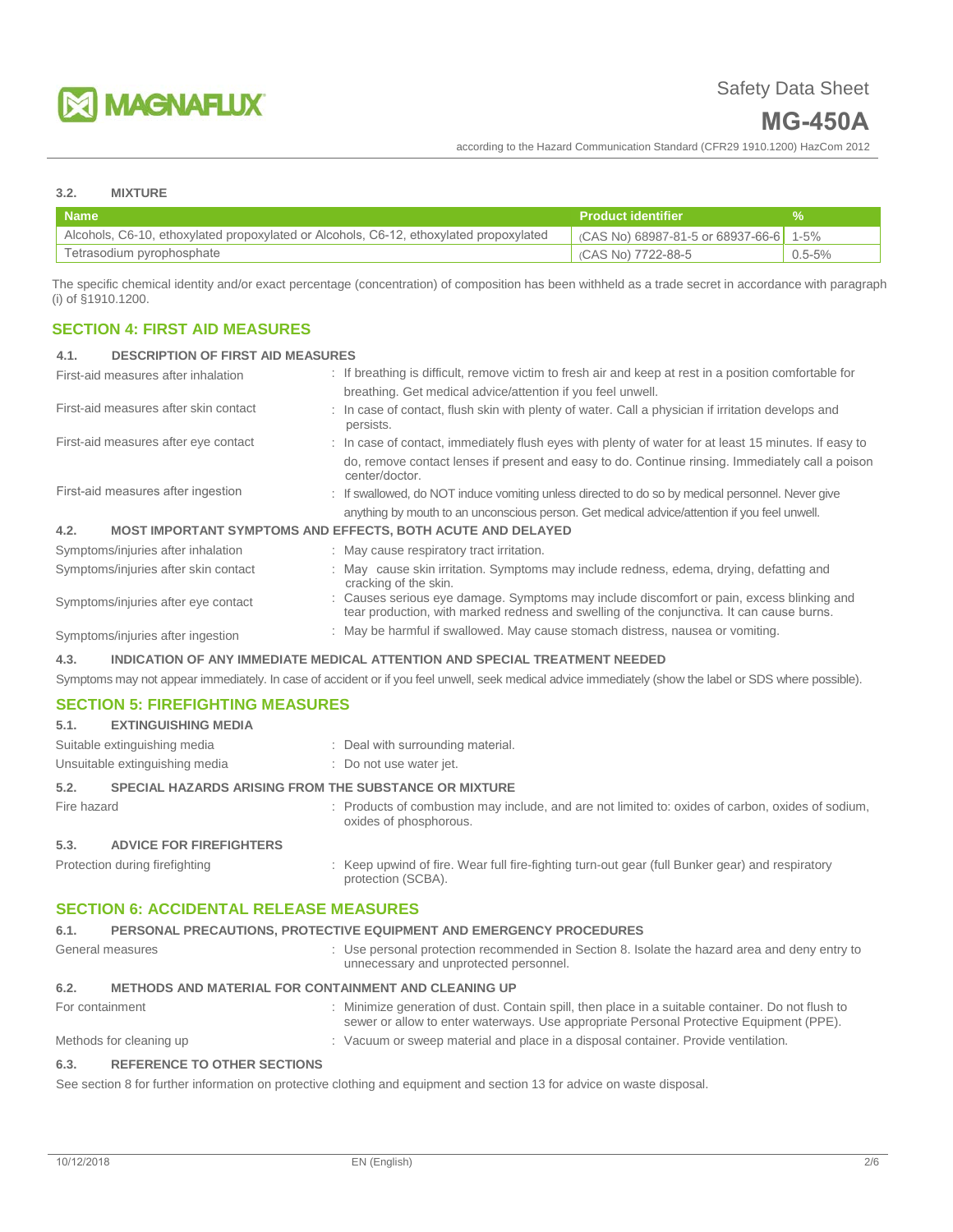

# **SECTION 7: HANDLING AND STORAGE**

#### **7.1. PRECAUTIONS FOR SAFE HANDLING**

| Precautions for safe handling |                  | : Avoid contact with skin, eyes and clothing. Do not swallow. Avoid generating and breathing dust.<br>Good housekeeping is important to prevent accumulation of dust. Handle and open container<br>with care. When using do not eat, drink or smoke. Obtain special instructions before use. Do<br>not handle until all safety precautions have been read and understood. Ethylene oxide is<br>subject to the standard 29 CFR 1910.1047 which may contain specific requirements for<br>handling including protective equipment, regulated areas, monitoring and medical surveillance.<br>The employer should review the standard and assure compliance with applicable requirements. |
|-------------------------------|------------------|--------------------------------------------------------------------------------------------------------------------------------------------------------------------------------------------------------------------------------------------------------------------------------------------------------------------------------------------------------------------------------------------------------------------------------------------------------------------------------------------------------------------------------------------------------------------------------------------------------------------------------------------------------------------------------------|
|                               |                  | If water is added directly to MG-450A an exothermic (heat generating) reaction may occur.<br>Although this reaction is mild and not expected to pose a hazard, adding water<br>directly to MG-450A is not recommended.                                                                                                                                                                                                                                                                                                                                                                                                                                                               |
|                               | Hygiene measures | : Launder contaminated clothing before reuse. Wash hands before eating, drinking, or smoking.                                                                                                                                                                                                                                                                                                                                                                                                                                                                                                                                                                                        |
| 7.2.                          |                  | <b>CONDITIONS FOR SAFE STORAGE. INCLUDING ANY INCOMPATIBILITIES</b>                                                                                                                                                                                                                                                                                                                                                                                                                                                                                                                                                                                                                  |
| Storage conditions            |                  | : Keep out of the reach of children. Keep container tightly closed. Hygroscopic product. Store in<br>dry, cool, well-ventilated area.                                                                                                                                                                                                                                                                                                                                                                                                                                                                                                                                                |

# **7.3. SPECIFIC END USE(S)**

Not available.

# **SECTION 8: EXPOSURE CONTROLS/PERSONAL PROTECTION**

## **8.1. CONTROL PARAMETERS**

| Alcohols, C6-12, ethoxylated propoxylated (68937-66-6) |                                |                                                                                              |  |  |  |
|--------------------------------------------------------|--------------------------------|----------------------------------------------------------------------------------------------|--|--|--|
| <b>ACGIH</b>                                           | ACGIH TWA (mg/m <sup>3</sup> ) | $1200$ mg/m <sup>3</sup> (143 ppm) (vapor - total hydrocarbons;<br>supplier exposure limits) |  |  |  |
| <b>OSHA</b>                                            | Not applicable                 |                                                                                              |  |  |  |

| Alcohols, C6-10, ethoxylated propoxylated (68987-81-5) |                |  |  |
|--------------------------------------------------------|----------------|--|--|
| ACGIH                                                  | Not applicable |  |  |
| OSHA                                                   | Not applicable |  |  |
| Tetrasodium pyrophosphate (7722-88-5)                  |                |  |  |

| <b>ACGIH</b> | Not applicable |
|--------------|----------------|
| OSHA         | Not applicable |

| <b>Sodium Phosphates (Proprietary)</b> |                                |                                                                                               |  |  |
|----------------------------------------|--------------------------------|-----------------------------------------------------------------------------------------------|--|--|
| <b>ACGIH</b>                           | ACGIH TWA (mg/m <sup>3</sup> ) | $\frac{3 \text{ mg}}{m^3}$ (respirable fraction)<br>10 mg/m <sup>3</sup> (inhalable fraction) |  |  |
| <b>OSHA</b>                            | OSHA PEL (TWA) (ppm)           | 15 mg/m <sup>3</sup> (total dust)<br>5 mg/m <sup>3</sup> (respirable fraction)                |  |  |

# **8.2. EXPOSURE CONTROLS**

| Appropriate engineering controls | : Use ventilation adequate to keep exposures (airborne levels of dust, fume, vapor, etc.) below<br>recommended exposure limits.                                                                                                                  |
|----------------------------------|--------------------------------------------------------------------------------------------------------------------------------------------------------------------------------------------------------------------------------------------------|
| Hand protection                  | : Wear chemically resistant protective gloves.                                                                                                                                                                                                   |
| Eye protection                   | : Wear approved eye protection (properly fitted dust- or splash-proof chemical safety goggles)<br>and face protection (face shield).                                                                                                             |
| Skin and body protection         | : Wear suitable protective clothing.                                                                                                                                                                                                             |
| Respiratory protection           | : In case of insufficient ventilation, wear suitable respiratory equipment. Respirator selection<br>must be based on known or anticipated exposure levels, the hazards of the product and the<br>safe working limits of the selected respirator. |
| Environmental exposure controls  | : Maintain levels below Community environmental protection thresholds.                                                                                                                                                                           |
| Other information                | : Do not eat, smoke or drink where material is handled, processed or stored. Wash hands carefully<br>before eating or smoking. Handle according to established industrial hygiene and safety practices.                                          |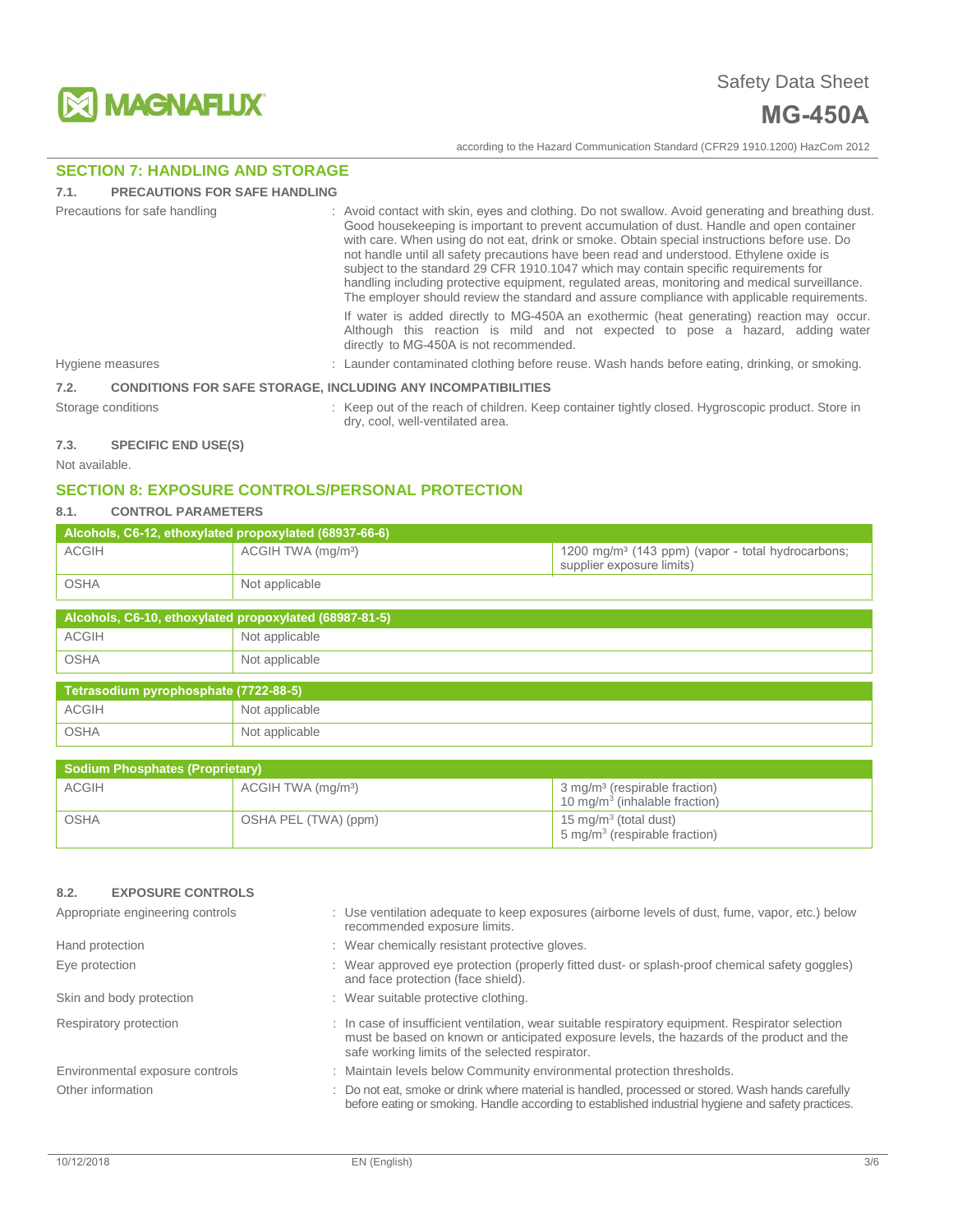

# **SECTION 9: PHYSICAL AND CHEMICAL PROPERTIES**

### **9.1. INFORMATION ON BASIC PHYSICAL AND CHEMICAL PROPERTIES**

| Physical state                             |   | Solid               |
|--------------------------------------------|---|---------------------|
| Appearance                                 |   | Granular powder     |
| Colour                                     |   | Green               |
| Odour                                      |   | No data available   |
| Odour threshold                            |   | No data available   |
| pH                                         |   | No data available   |
| pH solution                                |   | 9.7 (1% water)      |
| Melting point                              |   | No data available   |
| Freezing point                             |   | No data available   |
| Boiling point                              |   | No data available   |
| Flash point                                |   | No data available   |
| Relative evaporation rate (butylacetate=1) | ÷ | No data available   |
| Flammability (solid, gas)                  |   | Not flammable       |
| <b>Explosive limits</b>                    |   | No data available   |
| <b>Explosive properties</b>                |   | No data available   |
| Oxidising properties                       |   | : No data available |
| Vapour pressure                            |   | No data available   |
| Relative density                           | ÷ | No data available   |
| Relative vapour density at 20 °C           |   | No data available   |
| Solubility                                 |   | Soluble             |
| Partition coefficient: n-octanol/water     |   | No data available   |
| Auto-ignition temperature                  |   | No data available   |
| Decomposition temperature                  |   | No data available   |
| Viscosity                                  |   | : No data available |
| Viscosity, kinematic                       |   | No data available   |
| Viscosity, dynamic                         |   | No data available   |

#### **9.2. OTHER INFORMATION**

No additional information available

# **SECTION 10: STABILITY AND REACTIVITY**

#### **10.1. REACTIVITY**

No dangerous reaction known under conditions of normal use. If water is added directly to MG-450A an exothermic (heat generating) reaction may occur. Although this reaction is mild and not expected to pose a hazard, adding water directly to MG-450A is not recommended.

### **10.2. CHEMICAL STABILITY**

Stable under normal storage conditions.

#### **10.3. POSSIBILITY OF HAZARDOUS REACTIONS**

No dangerous reaction known under conditions of normal use.

#### **10.4. CONDITIONS TO AVOID**

Heat. Incompatible materials. Humidity.

#### **10.5. INCOMPATIBLE MATERIALS**

Strong acids. Strong oxidizing agents. Bases.

#### **10.6. HAZARDOUS DECOMPOSITION PRODUCTS**

May include, and are not limited to: oxides of carbon, oxides of sodium, oxides of phosphorous, oxides of nitrogen, hazardous gases.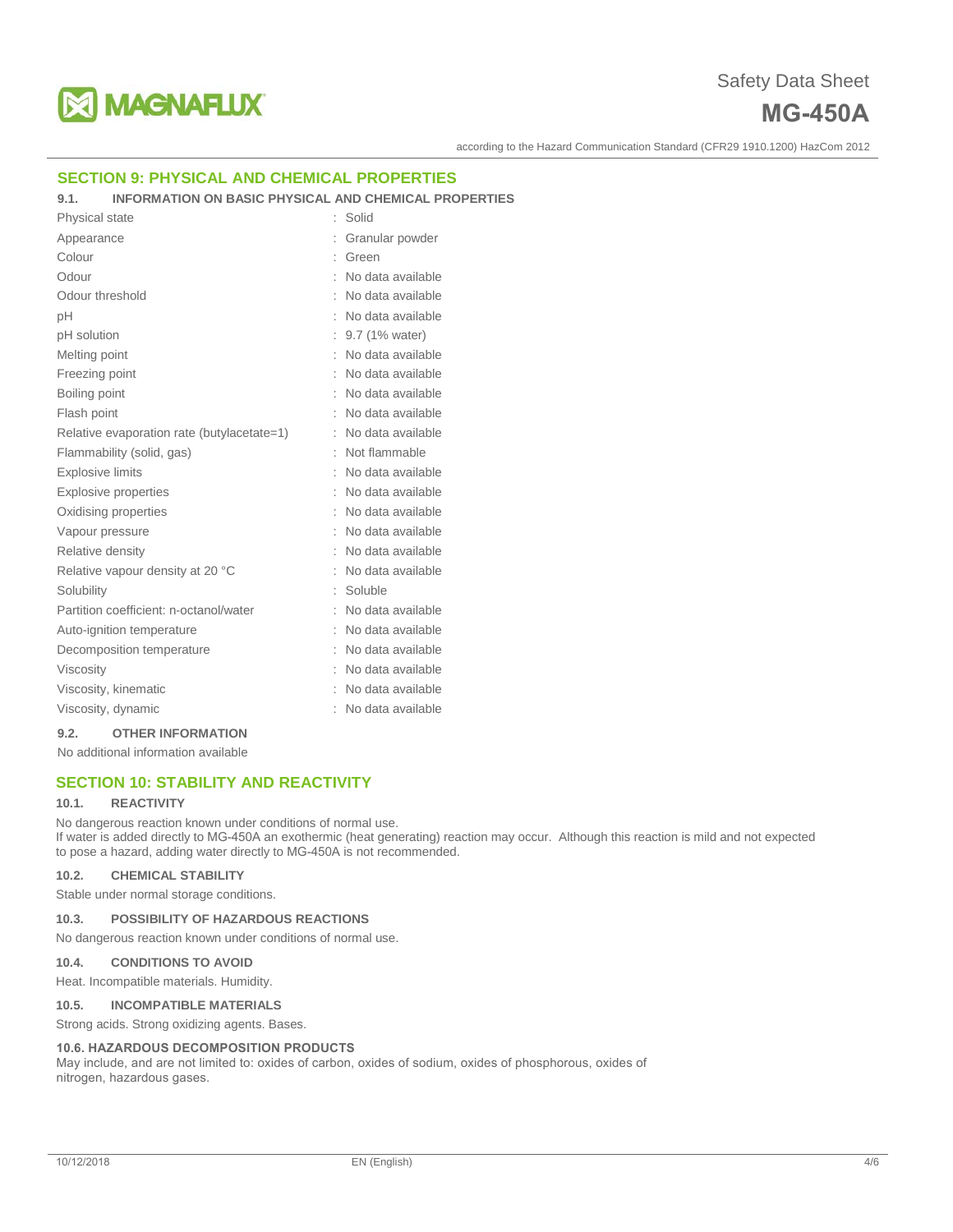

# **SECTION 11: TOXICOLOGICAL INFORMATION**

### **11.1. INFORMATION ON TOXICOLOGICAL EFFECTS**

| Acute toxicity                                     | : Not classified.                                                                                                                                                                      |
|----------------------------------------------------|----------------------------------------------------------------------------------------------------------------------------------------------------------------------------------------|
| <b>MG-450A</b>                                     |                                                                                                                                                                                        |
| LD50 oral rat                                      | > 2000 mg/kg                                                                                                                                                                           |
| LD50 dermal rabbit                                 | > 2000 mg/kg                                                                                                                                                                           |
| LC50 inhalation rat                                | No data available                                                                                                                                                                      |
| <b>Tetrasodium pyrophosphate</b>                   |                                                                                                                                                                                        |
| LD50 oral rat                                      | 4000 mg/kg                                                                                                                                                                             |
| LD50 dermal rabbit                                 | $>$ 300 mg/kg                                                                                                                                                                          |
| Skin corrosion/irritation                          | Based on available data, the classification criteria are not met.                                                                                                                      |
| Serious eye damage/irritation                      | Causes serious eye damage.                                                                                                                                                             |
| Respiratory or skin sensitisation                  | Based on available data, the classification criteria are not met.                                                                                                                      |
| Germ cell mutagenicity                             | Based on available data, the classification criteria are not met.                                                                                                                      |
| Carcinogenicity                                    | Based on available data, the classification criteria are not met.                                                                                                                      |
| Reproductive toxicity                              | Based on available data, the classification criteria are not met                                                                                                                       |
| Specific target organ toxicity (single exposure)   | Based on available data, the classification criteria are not met.                                                                                                                      |
| Specific target organ toxicity (repeated exposure) | Based on available data, the classification criteria are not met.                                                                                                                      |
| Aspiration hazard                                  | : Based on available data, the classification criteria are not met.                                                                                                                    |
| Symptoms/injuries after inhalation                 | : May cause respiratory tract irritation.                                                                                                                                              |
| Symptoms/injuries after skin contact               | : May cause skin irritation. Symptoms may include redness, edema, drying, defatting and<br>cracking of the skin.                                                                       |
| Symptoms/injuries after eye contact                | : Causes serious eye damage. Symptoms may include discomfort or pain, excess blinking and<br>tear production, with marked redness and swelling of the conjunctiva. It can cause burns. |
| Symptoms/injuries after ingestion                  | : May be harmful if swallowed. May cause stomach distress, nausea or vomiting.                                                                                                         |

# **SECTION 12: ECOLOGICAL INFORMATION**

**12.1. TOXICITY**

Ecology - general **interproduct is not considered harmful to aquatic organisms or causes long term harmful effects** to the environment

### **12.2. PERSISTENCE AND DEGRADABILITY**

| <b>MG-450A</b>                                                          |                                                      |
|-------------------------------------------------------------------------|------------------------------------------------------|
| Persistence and degradability                                           | Not established.                                     |
| 12.3.<br><b>BIOACCUMULATIVE POTENTIAL</b>                               |                                                      |
| <b>MG-450A</b>                                                          |                                                      |
| Bioaccumulative potential                                               | Not established.                                     |
| 12.4.<br><b>MOBILITY IN SOIL</b><br>No additional information available |                                                      |
| <b>OTHER ADVERSE EFFECTS</b><br>12.5.<br>Effect on the global warming   | : No known ecological damage caused by this product. |

# **SECTION 13: DISPOSAL CONSIDERATIONS**

#### **13.1. WASTE TREATMENT METHODS**

- 
- Waste disposal recommendations : This material must be disposed of in accordance with all local, state, provincial, and federal regulations. The generation of waste should be avoided or minimized wherever possible.